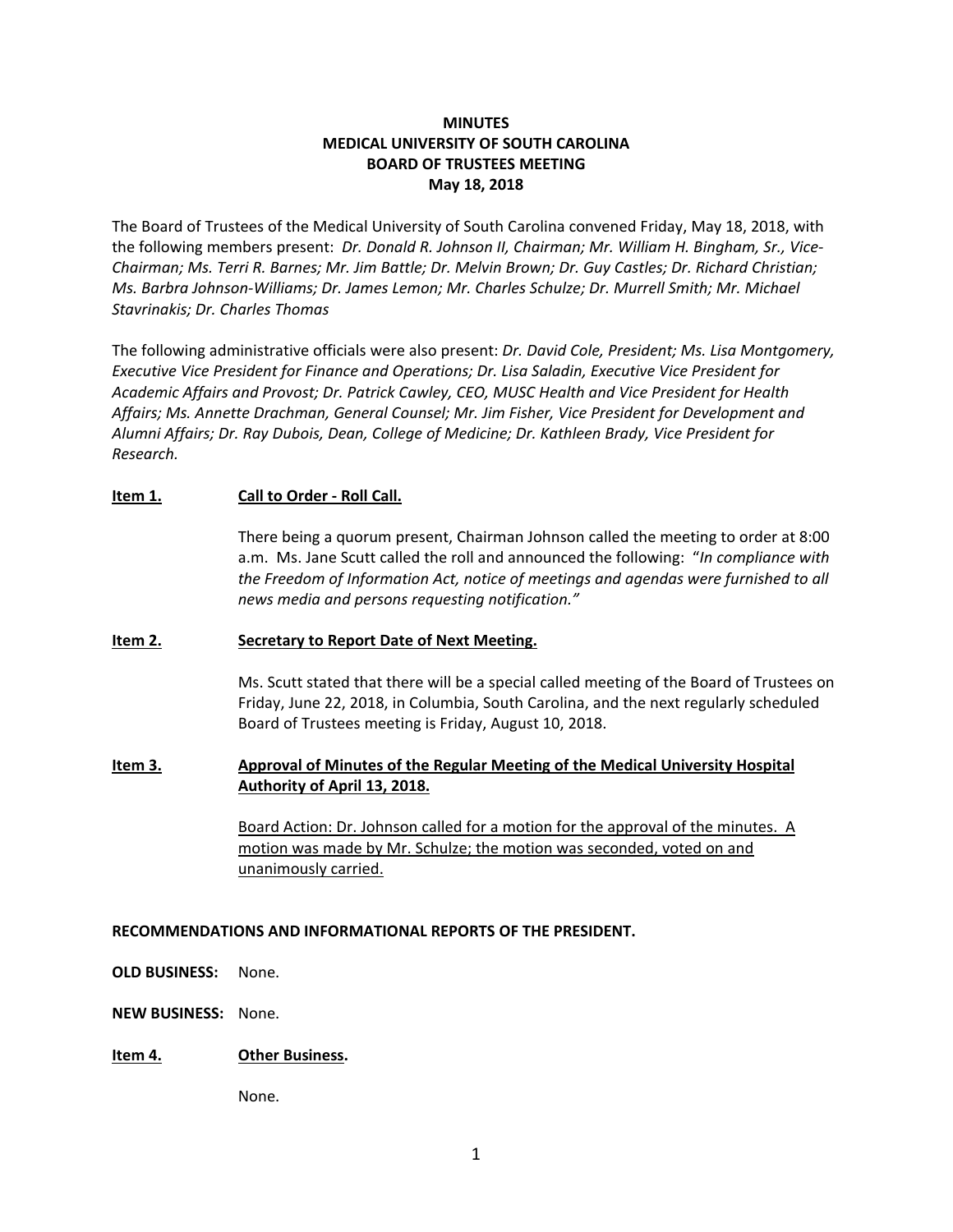### **RESEARCH AND INSTITUTIONAL ADVANCEMENT COMMITTEE. CHAIRMAN: MR. BILL BAKER**

**OLD BUSINESS:** None.

**NEW BUSINESS:** None.

**Item5. Other Committee Business.**

None.

# **EDUCATION, FACULTY AND STUDENT AFFAIRS COMMITTEE. CHAIR: MRS. BARBARA JOHNSON-WILLIAMS.**

**OLD BUSINESS:** None.

### **NEW BUSINESS:**

# **Item 6. Certificate in Clinical Research.**

Statement: Administration presented for approval the new Certificate in Clinical Research.

Recommendation of Administration: That this new certificate be approved.

Board Action: Ms. Barbara Johnson-Williams moved for approval. The motion was seconded and unanimously voted to approve the new Certificate in Clinical Research.

# **Item 7. Other Committee Business.**

None.

# **Item 8. Distinguished University Professor (Consent).**

Statement: Administration presented for approval the appointment of David B. Adams, M.D., Professor, College of Medicine, Department of Surgery, as Distinguished University Professor, effective May 18, 2018.

Recommendation of Administration: That this Distinguished University Professor appointment be approved.

Board Action: Ms. Barbara Johnson-Williams moved for approval. The motion was seconded, voted on and unanimously carried to approve of the appointment of David B. Adams, M.D., as Distinguished University Professor, effective May 18, 2018. .

**Item 9. Conferring of Degrees (Consent).**

Statement: Approval was requested to confer degrees upon those candidates who,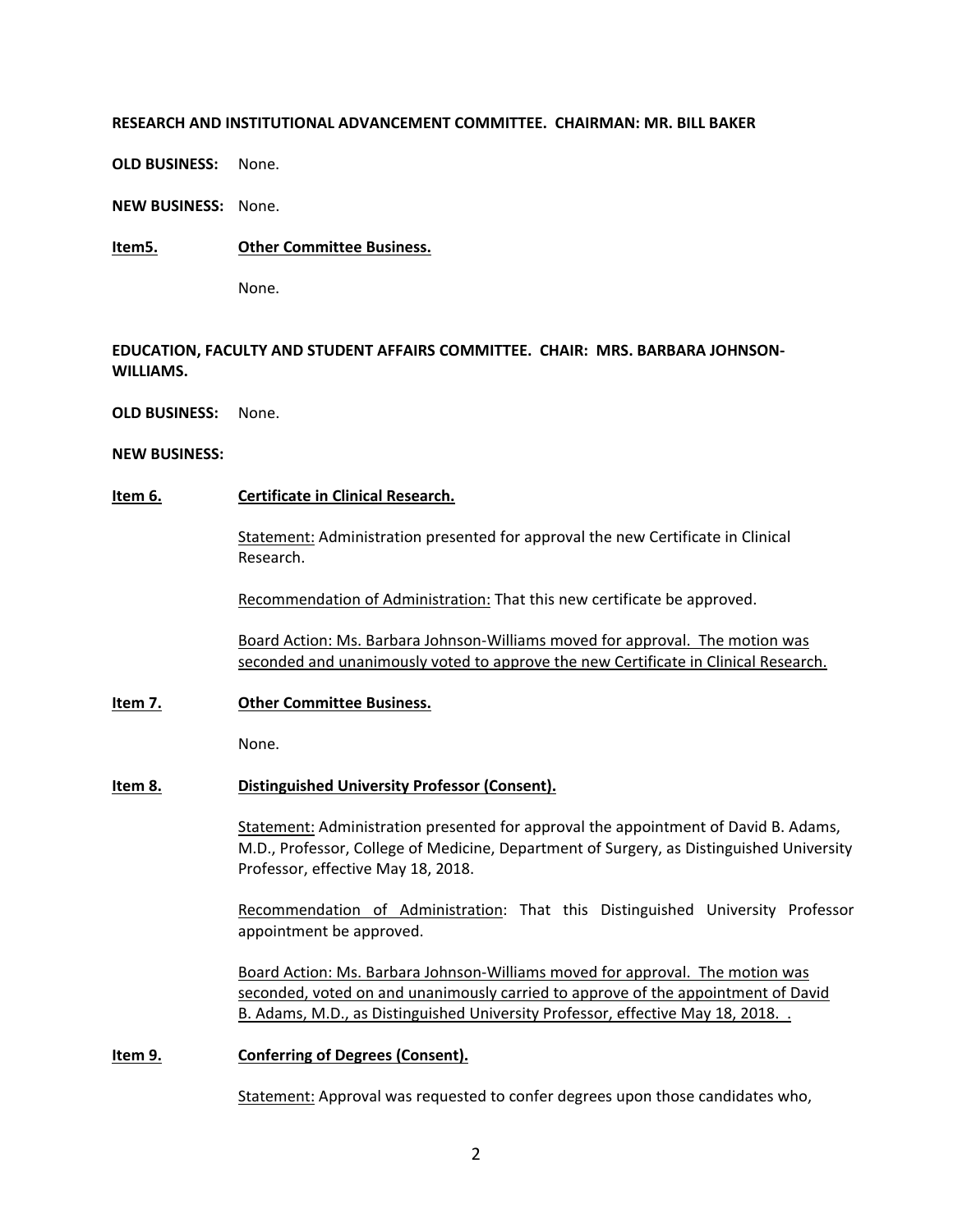pending successful completion of all requirements for their degrees by the conclusion of the spring semester, have the recommendation of their college dean and faculty.

Recommendation of Administration: That the conferring of degrees be approved.

Board Action: Ms. Barbara Johnson-Williams moved for approval. The motion was seconded and unanimously voted to approve the conferring of degrees.

#### **Item 10. Professor Emeritus (Consent).**

Statement: Administration presented for approval the appointment of **Donald B. Wiest, PharmD**, as Professor Emeritus, effective, July 1, 2018.

Recommendation of Administration: That this appointment be approved.

Board Action: Ms. Barbara Johnson-Williams moved for approval. The motion was seconded and unanimously voted to approve the appointment of **Donald B. Wiest, PharmD**, as Professor Emeritus, effective, July 1, 2018.

#### **Item 11. Faculty Appointments (Consent).**

Statement: Administration presented for approval the following requests for faculty appointments:

#### *College of Medicine*

**Thomas R. Beaver, M.D**., as Clinical Associate Professor, in the Department of Pathology and Laboratory Medicine, effective to June 1, 2018.

**Athena Beldecos, M.D.,** as Clinical Associate Professor, in the Department of Medicine, Division of General Internal Medicine, effective January 1, 2017. (VOLUNTEER)

**John M. Costello, M.D., M.P.H.,** as Professor, on the Academic Clinician track, in the Department of Pediatrics, Division of Cardiology, effective July 1, 2018

**Denis C. Guttridge, Ph.D.,** as Professor, on the Academic Investigator track, in the Department of Pediatrics, Division of General Pediatrics, effective May 1, 2018.

Dual appointment for **Shikhar Mehrotra, Ph.D**., as Associate Professor, in the Department of Microbiology and Immunology, retroactive to July 1, 2012. His primary appointment rests in the Department of Surgery, Division of General Surgery.

**Milton J. Sands, Jr., M.D.,** as Clinical Professor, in the Department of Medicine, Division of Cardiology, effective February 1, 2018. (VOLUNTEER)

Recommendation of Administration: That these faculty appointments be approved.

Board Action: Ms. Barbara Johnson-Williams moved for approval. The motion was seconded and unanimously voted to approve the faculty appointments.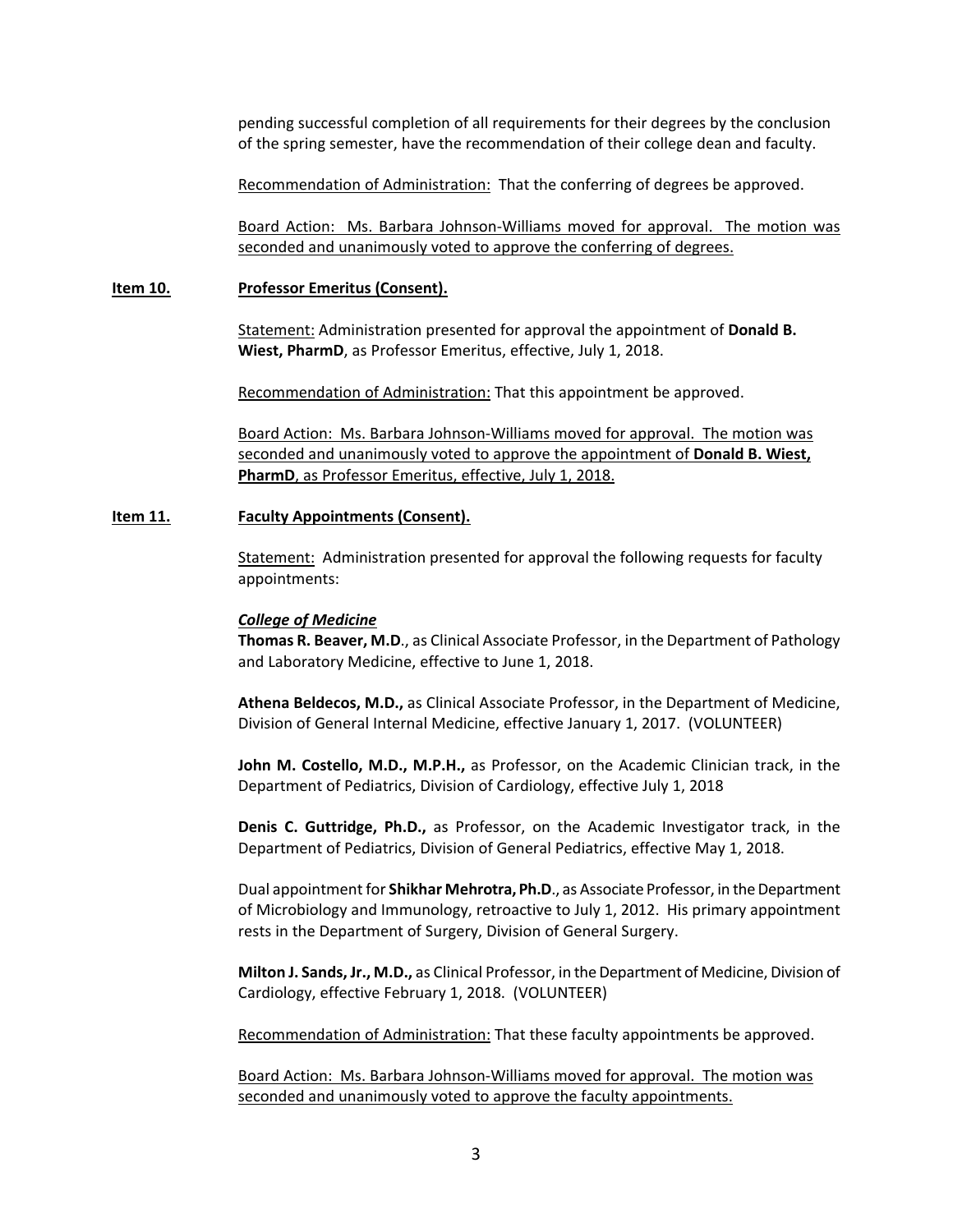### **Item 12. Changes in Faculty Status (Consent).**

Statement: At the request of the Dean of the College of Medicine, administration presented for approval the following change in faculty status:

### **College of Medicine**

**L.W. Preston Church, M.D.,** from Associate Professor, to Adjunct Associate Professor, in the Department of Medicine, Division of Infectious Disease, effective to April 1, 2018.

**Julie Chao, Ph.D**., from Professor to Professor Emerita, in the Department of Biochemistry and Molecular Biology, effective July 1, 2018.

**Lee Chao, Ph.D.,** from Professor to Professor Emeritus, in the Department of Biochemistry and Molecular Biology, effective July 1, 2018.

**Edward C. Jauch, M.D.,** from Professor to Adjunct Professor, in the Department of Emergency Medicine, effective July 1, 2018.

**Jennifer H. Voeks, Ph.D.,** from Research Associate Professor to Associate Professor on the Academic Investigator track, in the Department of Neurology, effective January 1, 2018.

**David J. Walsh, M.D**., change from Clinical Professor, to Clinical Professor Emeritus, in the Department of Pediatrics, Division of Pediatric Neurology, effective July 1, 2018.

Recommendation of Administration: That these changes in faculty status be approved.

Board Action: Ms. Barbara Johnson-Williams moved for approval. The motion was seconded and unanimously voted to approve the changes in faculty status.

### **Item 13. Promotions (Consent).**

Statement: Administration presented for approval the following faculty promotions, effective July 1, 2018.

### *College of Pharmacy.*

**From Assistant Professor to Associate Professor, Non Tenure Track Jason Haney, PharmD, BCPS, BCCCP,** Department of Clinical Pharmacy and Outcome Sciences

### *College of Nursing*

### **From Assistant Professor to Associate Professor**

**Tatiana Davidson, Ph.D.,** Joint Appointment, College of Medicine, Department of Psychiatry and Behavioral Sciences. Dr. Davidson's primary appointment rests in the College of Nursing.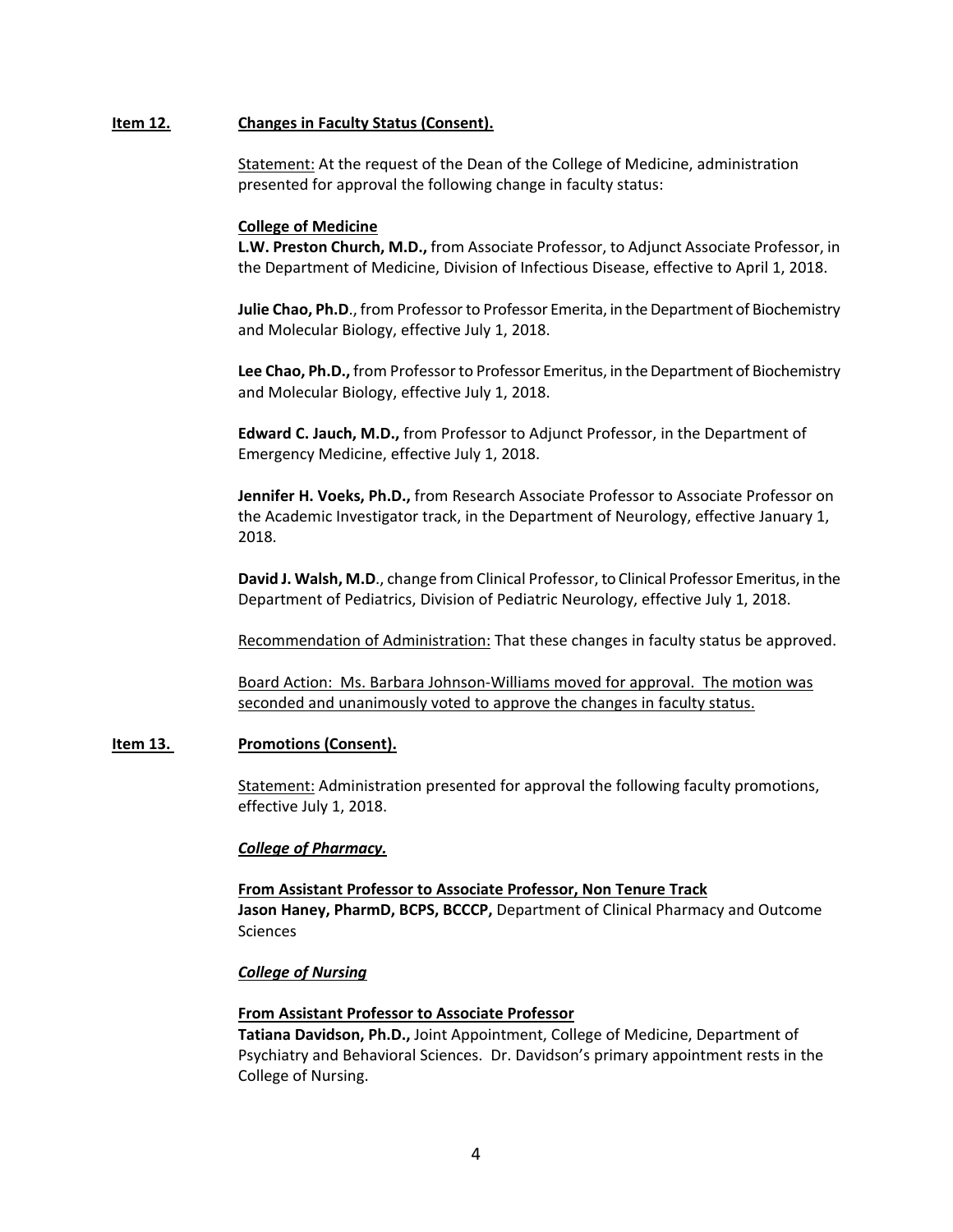**Christina Lopez, Ph.D**., Joint Appointment, College of Medicine, Department of Psychiatry and Behavioral Sciences. Dr. Lopez' primary appointment rests in the College of Nursing.

Recommendation of Administration: That these faculty promotions be approved.

Board Action: Ms. Barbara Johnson-Williams moved for approval. The motion was seconded and unanimously voted to approve the promotions.

### Item 14. **Correction to April 13, 2018, Board of Trustees Consent Agenda (Consent).**

Statement: Administration presents for approval a correction to Item 16 of the April 13, 2018, Board of Trustees Consent Agenda.

**David A. Griesemer, M.D.,** as Professor, on the Clinician Educator track, from the Department of Neurology to Department of Pediatrics, Division of Pediatric Neurology effective June 1, 2018.

Recommendation of Administration: That this correction be approved for the record.

Board Action: Ms. Barbara Johnson-Williams moved for approval. The motion was seconded and unanimously voted to approve the promotions.

# **Item 14.1. Appointment of Affiliate Faculty Policy (Consent).**

Statement: Administration presented for approval the Appointment of Affiliate Faculty Policy effective July 1, 2018.

Recommendation of Administration: That this policy be approved.

Board Action: Upon returning to open session at 12:02 pm, Ms. Barbara Johnson-Williams moved for approval. The motion was seconded and unanimously voted to approve the new Appointment of Affiliate Faculty Policy.

# **Item 14.2. Faculty Tenure (Consent).**

Statement: Administration presented for approval the following tenure recommendation:

**Denis C. Guttridge, Ph.D.,** as Professor with tenure, on the Academic Investigator track, in the Dept. of Pediatrics, Division of General Pediatrics, effective May 1, 2018.

Recommendation of Administration: That this tenure be approved

 Board Action: Ms. Barbara Johnson-Williams moved for approval. The motion was seconded and unanimously voted to approve the tenure promotion of Denis C. Guttridge, PhD.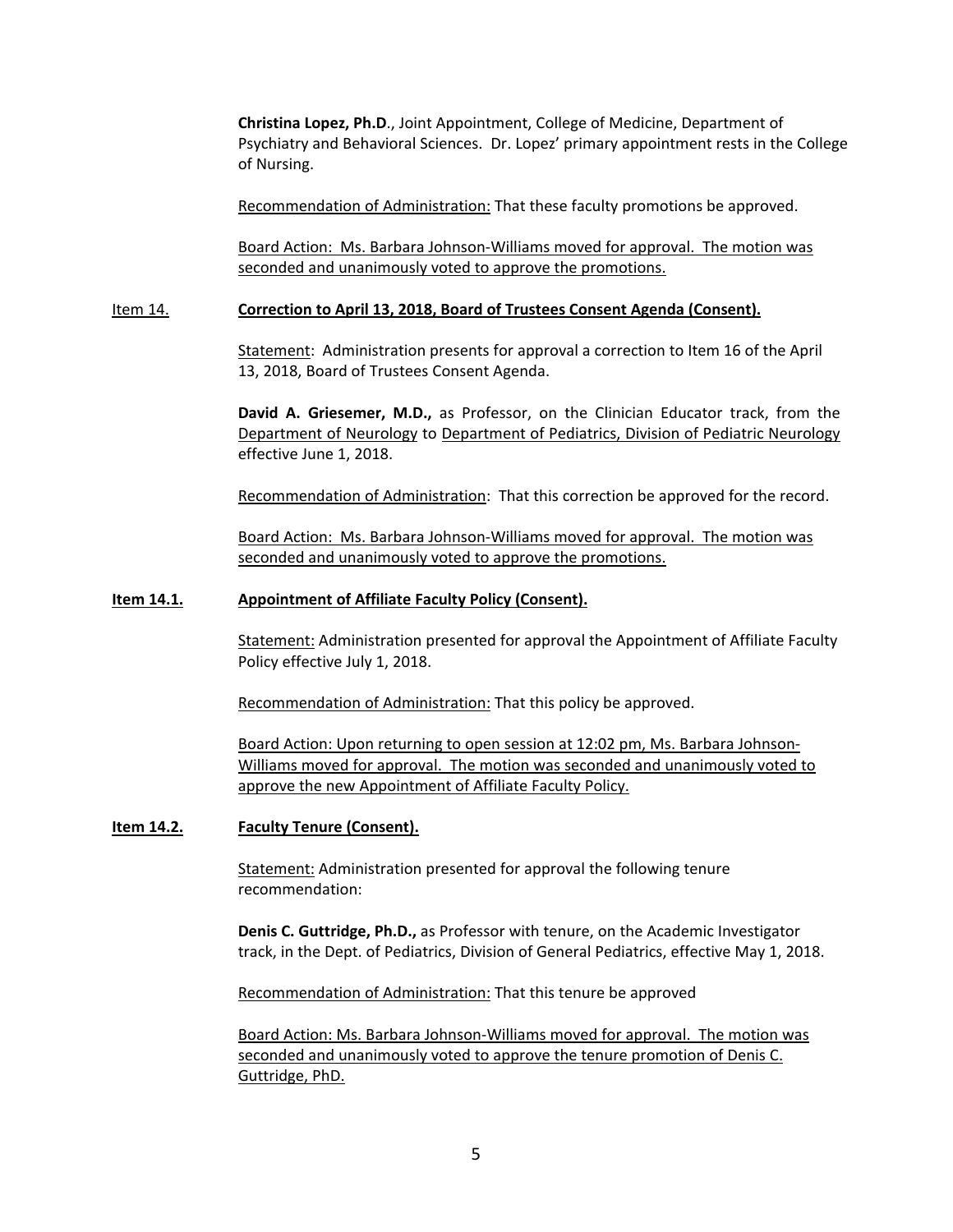### **FINANCE AND ADMINISTRATION COMMITTEE. CHAIRMAN: MR. CHARLES W. SCHULZE.**

**OLD BUSINESS:** None.

**NEW BUSINESS:** 

# **Item 15. Financial Status Report of the Medical University of South Carolina.**

Statement: Mr. Patrick Wamsley, CFO, MUSC, presented the University's financial report through March 2018.

Recommendation of Administration: That the report be received as information.

Board Action: Received as information.

### **Item 16. Financial Status Report of MUSC Physicians.**

Statement: Mr. Wayne Harris, Controller, MUSC Physicians presented the MUSC-P March financial report through March 2018.

Recommendation of Administration: That the report be received as information.

Board Action: Received as information.

**Item 17. Diversity and Inclusion Update.**

No report.

**Item 18. Other Committee Business.**

None.

**Item 19. Financial Status Report of the MUSC Foundation for Research Development (Consent).**

> Statement: Mr. Schulze reported that MUSC FRD financials were included in the agenda for information.

> Recommendation of Administration: That the report be received as information.

Board Action: Received as information.

### **PHYSICAL FACILITIES COMMITTEE. CHAIRMAN: MR. WILLIAM H. BINGHAM, SR.**

**OLD BUSINESS:** None.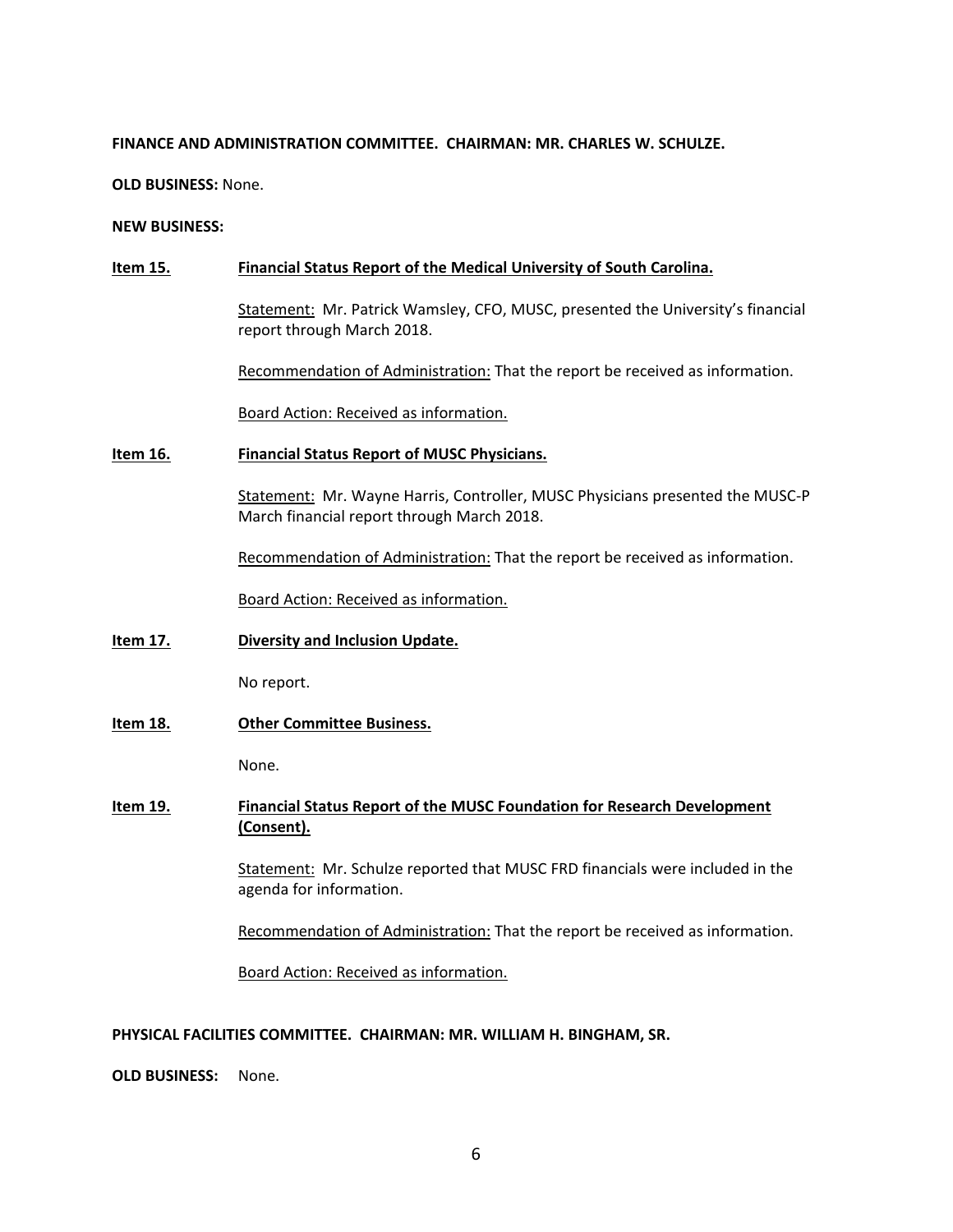#### **NEW BUSINESS:** None.

### **Item 20. Procurements/Contracts Proposed.**

No report.

### **Item 21. Other Committee Business.**

None.

### **AUDIT COMMITTEE. CHAIRMAN: THOMAS L. STEPHENSON, ESQ.**

**OLD BUSINESS:** None

**NEW BUSINESS:** None

### **Item 22. Other Committee Business.**

None.

### **OTHER BUSINESS FOR THE BOARD OF TRUSTEES**

### **Item 23. Approval of Consent Agenda.**

Statement: Approval of the consent agenda was requested.

Recommendation of Administration: That the consent agenda be approved.

Board Action: A motion was made by Mr. Schulze, seconded and unanimously voted that the consent agenda be approved.

### **Item 24. Executive Session.**

Statement: Mr. Battle made a motion to move into closed session to discuss the following items pursuant to sections 30-4-70(a) (1) of the South Carolina Code:

• Discussion of employment, appointment or compensation of an employee, a student, or a person regulated by a public body or the appointment of a person to a public body, including honorary degree recipients and affiliate faculty.

In addition, he moved to go into closed session to discuss the following items pursuant to sections 30-4-70(a) (2 and 5) of the South Carolina Code:

- Discussion of information related to negotiation of contractual arrangements and the purchase of property related to the expansion of clinical services; and
- Discussion of information related to negotiation of contractual arrangements for research activities.

Board Action: The motion made by Mr. Battle was seconded and unanimously carried.